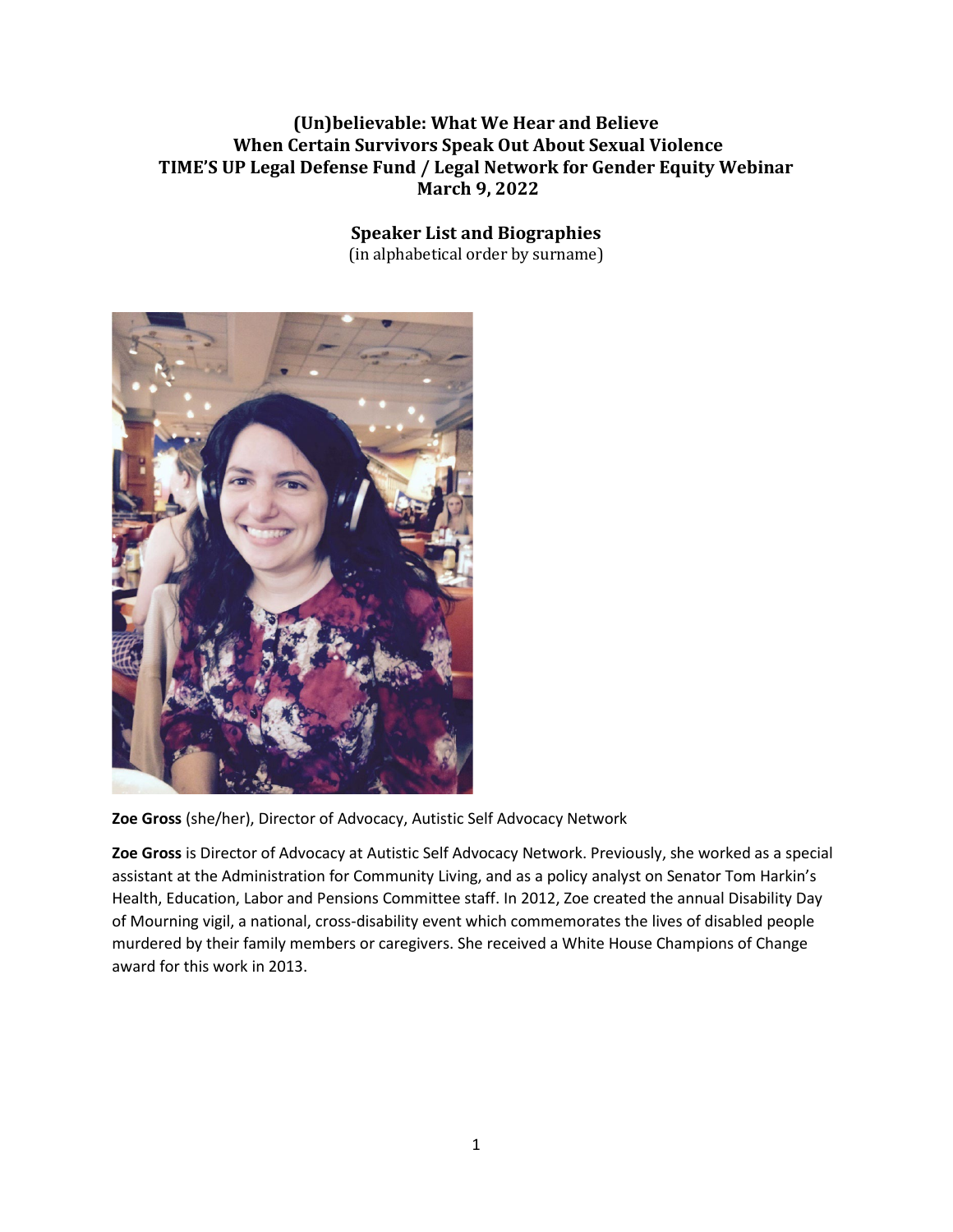

**Jaribu Hill** (she/her), Executive Director, Mississippi Workers' Center for Human Rights

**Jaribu Hill i**s a licensed attorney. She is Founder and Executive Director of the Mississippi Workers' Center for Human Rights. Hill is an author and an international spokesperson on Civil and Human Rights topics. In support of workers across the globe, Jaribu has traveled to Asia, Africa, Europe and the Caribbean. Through her organization, Attorney Hill has provided legal representation and advocacy for hundreds of workers in the state. Her efforts have led to the adoption of "Zero Tolerance Against Hate" policies being implemented in workplaces across the state. Hill also won an important judgment against the Ku Klux Klan in Pelion, South Carolina and has assisted Mississippi Delta parents in their fight for school equity. Hill is the recipient of the coveted "Gloria" Award, named for Gloria Steinem. She is a Skadden Fellow and the recipient of the R. Jess Brown, the highest award given to a Mississippi Lawyer by the Magnolia Bar Association. Jaribu was legal observer during the Women in War Crimes Tribunal, held in Tokyo in December 2000 and the author of the poem, Haunting Mirrors, written to honor Comfort Women and other victims of sexual slavery. Excerpts from this poem were made part of the important judgment rendered during the Tribunal.

Attorney Hill is admitted to the U.S. Supreme Court and serves as a Special Master in Washington County's Chancery Court and is a former Municipal Judge for the City of Hollandale. She has written numerous articles and has appeared on various TV and Radio programs, including TV One's acclaimed series: Murder in Black and White. Attorney Hill serves on Mississippi's Access to Justice Commission. Learn more about Hill's work. Visit her Blog (Back in the Day is Today) on Word Press.com and hit her up on Facebook.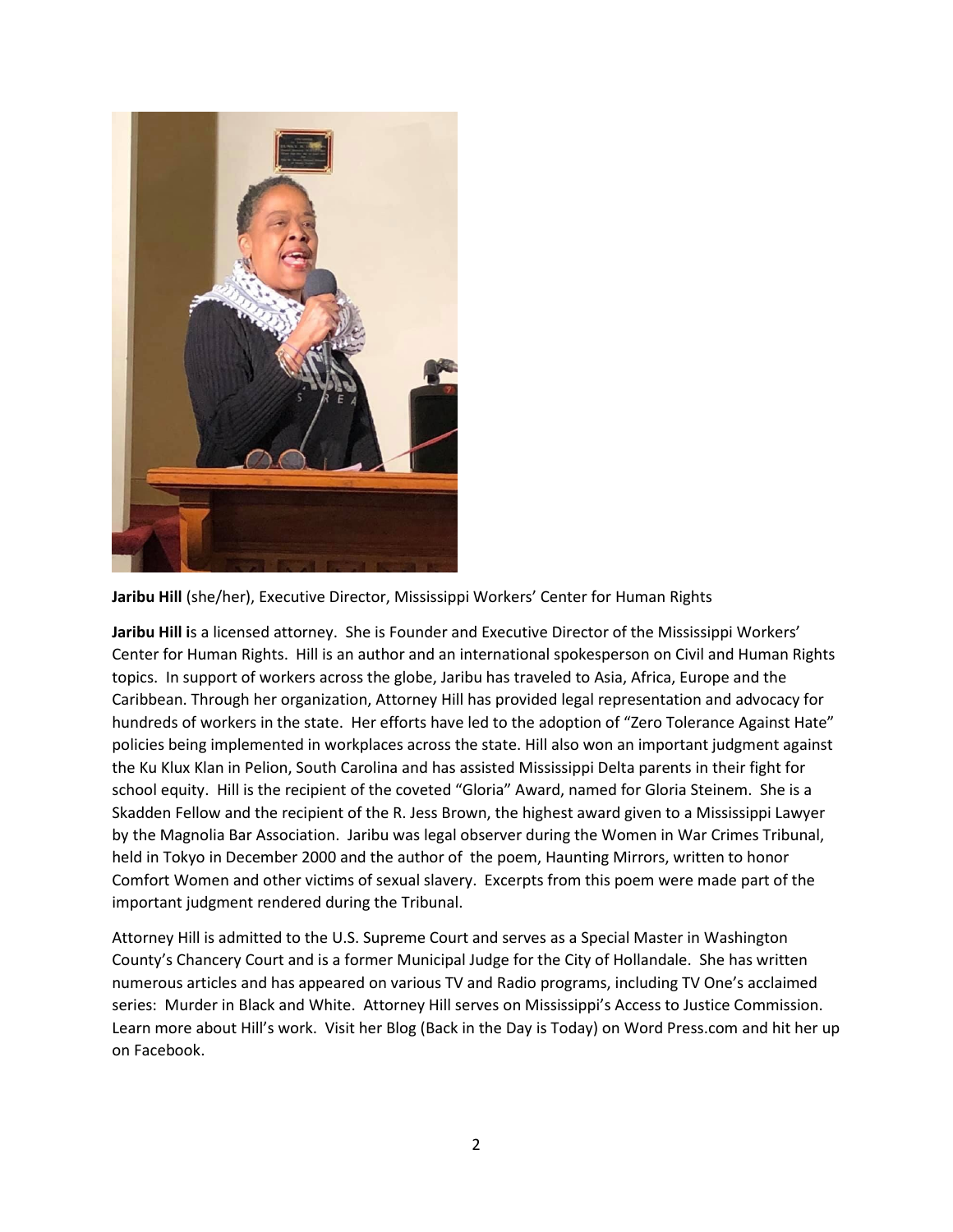

**Hunter Frank Iannucci** (they/them), MARGARET Fund Fellow, National Women's Law Center

**Hunter Frank Iannucci** (they/them) is a Margaret Fund Fellow at the National Women's Law Center and a recent graduate of The George Washington University Law School. Hunter works on issues impacting student survivors of sexual harassment, as well as issues impacting LGBTQ+ students, with a focus on the lived experiences of transgender and non-binary students.

Hunter grew up in Bronx, NY, and attributes much of their ardent passion for LGBTQ+ and womxn's rights to being raised in a city that celebrated diversity and queerness. This experience inspired them to move to Washington, D.C. for a career in advocacy, which they began as an undergraduate at American University and continued on as a law student at The George Washington University Law School.

Before joining NWLC, Hunter's work focused on healthcare access, as well as advocacy surrounding transgender and non-binary clients. Hunter represented Medicare, Medicaid, and Social Security Disability beneficiaries as a Student Attorney with George Washington Law's Health Rights Law Clinic. They also worked at Whitman-Walker Health Legal Services and assisted transgender and non-binary clients in completing name and gender change petitions to DC, Maryland, and Virginia courts. While at Whitman-Walker, Hunter also worked on appealing a discriminatory denial of a transgender client's gender-affirming care.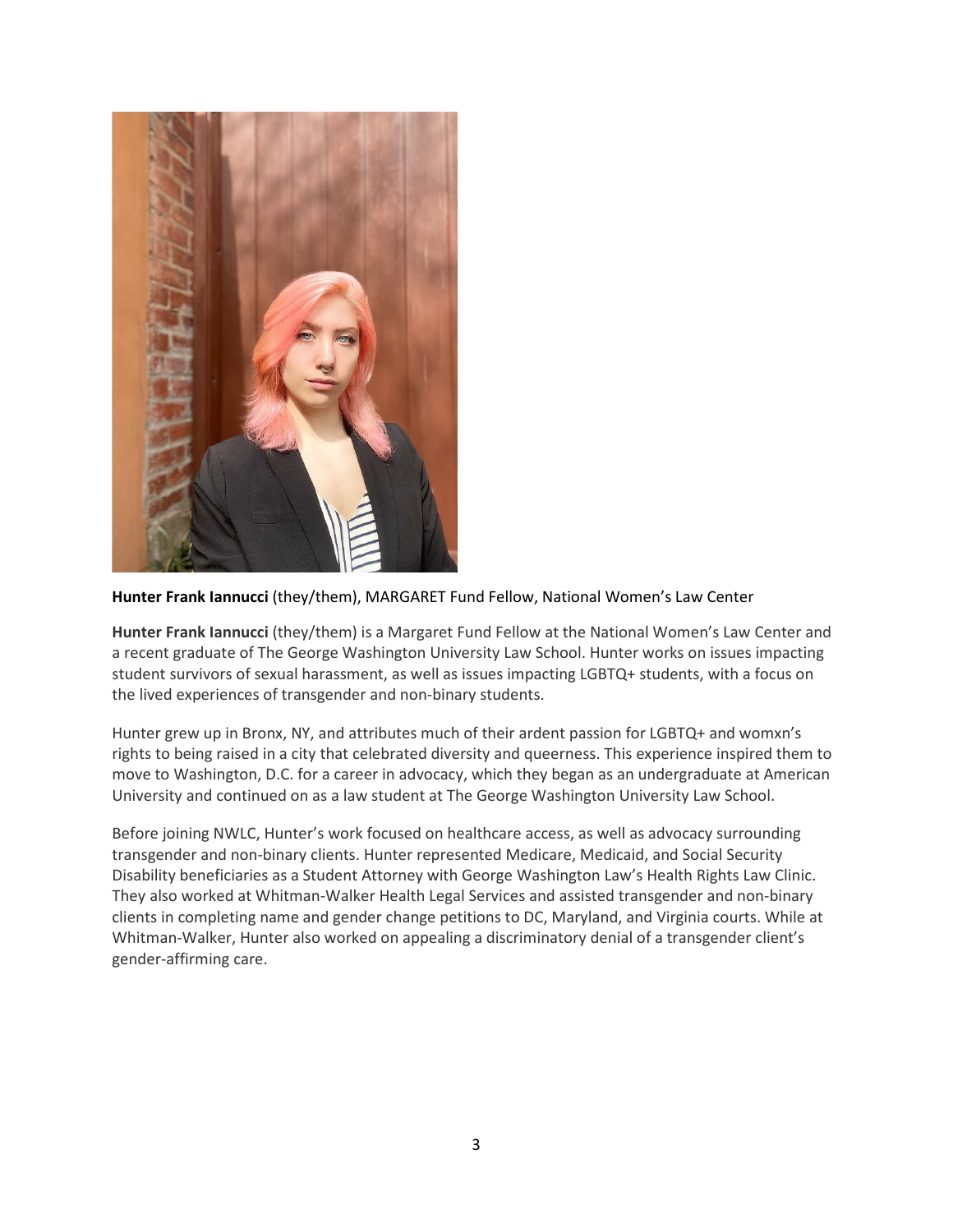

**Virgie Tovar** (she/her), Author, Contributor for Forbes.com

**Virgie Tovar** is an author, educator, and expert in the areas of weight-based discrimination and body image. She holds a Master's degree in Sexuality Studies with a focus on the intersections of body size, race and gender. Tovar has authored "The Self-Love Revolution: Radical Body Positivity for Girls of Color," "You Have the Right to Remain Fat" and "The Body Positive Journal." Tovar started the hashtag campaign #LoseHateNotWeight and in 2018 was named one of the 50 most influential feminists by Bitch Magazine for her book, "You Have the Right to Remain Fat." She has been featured by the New York Times, Tech Insider, BBC, MTV, Al Jazeera, NPR, and Yahoo Health. Tovar is a contributor for Forbes where she covers the plus-size market and how to end weight discrimination at work, and she's received Yale's Poynter Fellowship in Journalism. She hosts the podcast, Rebel Eaters Club, and lives in San Francisco.